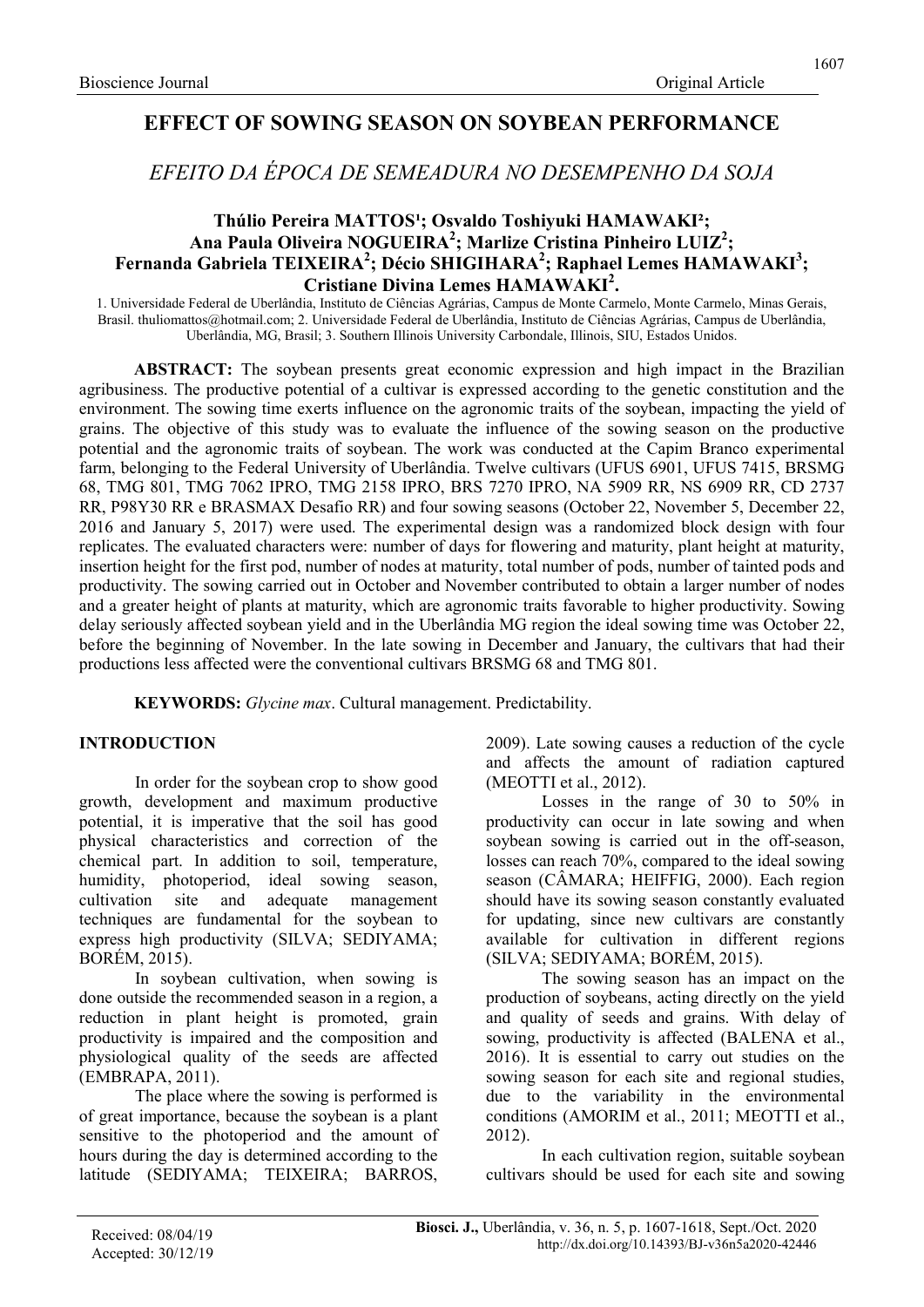should be done at the recommendation time, combining the other cultural management techniques in the crop, in order to achieve high productivity (SILVA; SEDIYAMA; BORÉM,  $2015$ ).

Studies performed by Amorim et al. (2011) in Uberlândia/MG, using seven soybean cultivars at four sowing dates, performed on October 30, November 15, December 14 and December 31, concluded that the delay of sowing influenced the architecture and behavior of plants , promoted reduction in plant height and number of days for flowering, interfering with yield and grain productivity.

Balena et al. (2016), in order to evaluate the influence of the sowing time on soybean in three sowing dates (October 22, November 17 and December 11) in the municipality of Xanxerê/SC, verified a reduction in the cycle and yield of with the delay of sowing.

The objective of this study was to evaluate the influence of different sowing times on the agronomic performance of soybean cultivars in the Uberlândia-MG region.

### MATERIALS AND METHODS

The experiment was carried out in the 2016/2017 harvest, at the Fazenda Capim Branco experimental station (18 ° 52 '50.63 "S and 48 ° 20' 32.07" W and 805 m altitude), belonging to the Federal University of Uberlândia (UFU), in the municipality of Uberlândia, Minas Gerais.

The region is of type Aw climate, according to the classification of Köppen (1948), rainy summer (October to March) and humid tropical climate with dry season during the winter (April to September). The meteorological data, precipitation and temperature during the conduction of the experiment are represented in Figure 1.



Figure 1. Average temperature and precipitation in the months of October/2016 to June/ 2017 in Uberlândia, MG. Source: Laboratory of Climatology and Environmental Meteorology.

Seeding was carried out in four seasons: October 22, November 5, December 22, 2016, and January 5, 2017. A randomized complete block design was used, with four replications, in factorial scheme 12 (cultivars)  $x$  4 (season). The cultivars used to conduct the test were: UFUS 6901 (early and indeterminate growth), UFUS 7415 (early and semideterminate growth), cultivars of semi-early and determinate growth: BRSMG 68, TMG 801 and P98Y30 RR, BRASMAX Desafio RR (semi-early and indeterminate growth), TMG 7062 IPRO (super-early and semideterminate growth), and cultivars super-early and indeterminate growth: TMG 2158 IPRO, BRS 7270 IPRO, NA 5909 RR, NS 6909 RR, CD 2737 RR.

The experiment was conducted in an area with Dystrophic Dark Red Latosol, with a clayey texture. The soil was prepared in a conventional manner, with a plowing and two harrowing before sowing, the fertilization was done according to the need of the soybean crop and the soil analysis, in the amount of 400 kg ha $^{-1}$  of the formulated 02-28-18.

The seeds were treated with fungicide Carbendazim and Tiram, followed by inoculation with *Bradyrizobium japonicum* and manual seeding.

The plant populations used according to the breeders' recommendation were as follows: 240,000 plants ha-1 for cultivar P98Y30 RR; 260,000 plants ha<sup>-1</sup> for UFUS 6901, UFUS 7415, BRSMG 68 and TMG 801; 320,000 plants ha<sup>-1</sup> for CD 2737 RR and NS 6909 RR; 360,000 plants ha<sup>-1</sup> for TMG 7062 IPRO, TMG 2158 IPRO, BRS 7270 IPRO and BMX Desafio RR; and  $400,000$  plants ha<sup>-1</sup> for NA 5909 RR. Sowing was performed by placing 30 % more seeds and performing the thinning in V1 stage to establish the desired population.

After sowing weed control was carried out with pre-emergence herbicide S-Metolachlor and Cletodim, 25 days after the emergence of soybean seedlings. The control followed with manual meadows until the end of the crop cycle in each of the four sowing seasons.

At 30 days after emergence, cobalt and molybdenum, important in the biological fixation of nitrogen, were applied. Three applications of foliar fertilizer were carried out, the first one in the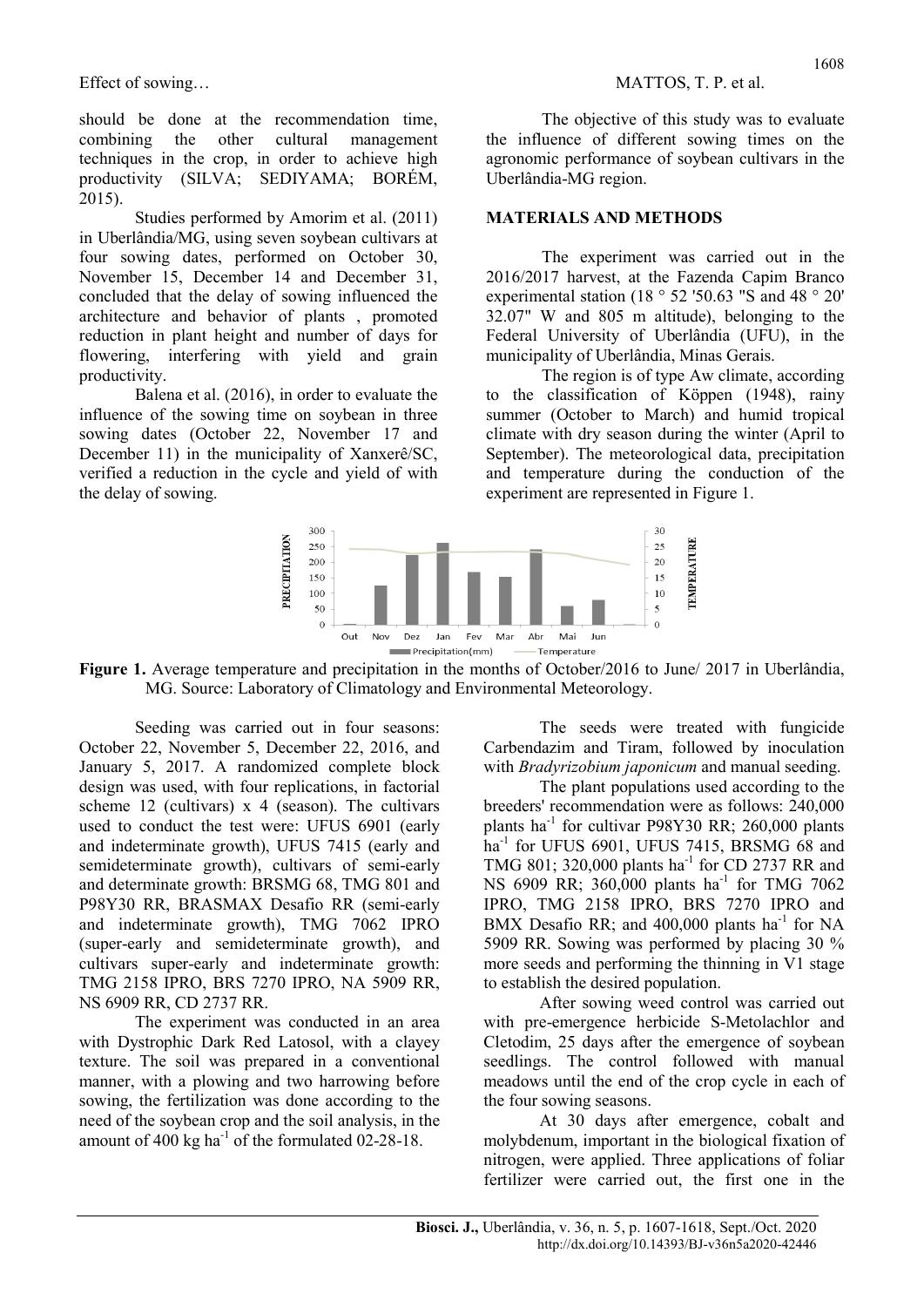flowering and two biweekly applications, with the following composition:  $6.5 \%$  of nitrogen (N),  $8 \%$ of phosphorus (P2O5), 8 % of potassium (K2O), 1 % of calcium (Ca),  $0.5$  % of magnesium (Mg),  $0.6$  $%$  of boron (B), 0.5  $%$  manganese (Mn) and 1  $%$ zinc  $(Zn)$  at the dosage of 1 L ha<sup>-1</sup>.

The control of Phakopsora pachyrhizi and pests was carried out according to the needs of the crop (EMBRAPA, 2013). For the control of diseases was used the products with active principle of azoxystrobin, mancozeb, trifloxystrobin, prothioconazole, epoxiconazole and fluxapiroxade. The caterpillar, bug and other insect complex were controlled with acetamiprid, thiamethoxam, acephate, alpha-cypermethrin and lambdacyhalothrin.

Within the useful plot, 5 random plants were sampled, which were identified and used in the evaluation at the reproductive stage; the stages were determined by the (FEHR; CAVINESS, 1977). The following characters were evaluated:

a) Number of days for flowering (NDF) and maturity (NDM): it was considered from the emergency day up to 50% of the useful part to present at least 1 open flower (R1) and when 95% of the pods in the useful part presented mature staining (R8);

b) Height of the plant at maturity (HPM): Measuring the distance between the ground surface and the end of the main rod, in stage R8, using a ruler graduated in centimeters.

c) Height of insertion of the first pod (HFP): distance in centimeters between the soil surface until insertion of the first pod.

d) Number of nodes in maturity (NNM): Count the number of nodes of the main stem in the stage R8.

e) Number of pods (NP): obtained by the total number of pods of the 5 plants sampled within the useful plot.

f) Number of tainted pods (NTP): obtained by the total number of tainted pods of the 5 plants sampled within the useful plot.

g) Grain productivity (PROD): obtained by means of the harvest of each useful plot, carrying out the tracing and weighing of the grains, estimating the grain productivity per hectare (kg ha- $\alpha$ <sup>1</sup>), with correction to 13 % of humidity according to the equation below:

$$
FW = I W \times \frac{(100 - IM)}{(100 - FM)}
$$

In which:

FW: Final weight of the corrected sample; IW: Initial weight of the sample; IM: Initial moisture of the sample;

FM: Final moisture of the sample (13 %).

To test the differences between treatments, the analysis of variance was performed. The averages of the significant variables were grouped by the Scott Knott test for the qualitative factor, at 5 % of significance, using the statistical program Genes (CRUZ, 2016).

### RESULTS AND DISCUSSION

In order to evaluate the effects of sowing seasons, the analysis of joint variance was performed (Table 1).

It was adopted the adjustments of degree of freedom of residues when the ratio between the largest and smallest mean square of the residue was higher than 7, according to the limit suggested by Ramalho et al. (2012).

Significant effects were observed for cultivars, sowing season and interaction between both factors (Table 1). The occurrence of the interaction cultivar by sowing season (C x SS), shows the differential behavior of the cultivars in relation to the phenotypes regarding of the environmental oscillations.

In studies carried out by Cruz et al. (2010), the occurrence of highly significant (C x SS) interaction ( $P \le 0.01$ ), according to the F test, was detected for the number of tainted pods (NTP) and grain productivity (PROD).

According to Nogueira et al. (2013), the vegetative cycle is an important character in soybean, because it is during this period that the plant grows and accumulates leaves that reflect in the dry matter, important for obtaining high productivity. The soybean has its growth comprised in two phases, the vegetative and the reproductive, whose duration is influenced by the environmental conditions. The number of days for flowering and maturity provide the time of development of the plant in the vegetative and reproductive stages.

The cultivars UFUS 7415, BRSMG 68, TMG 801 and P98Y30, sown in the months of October and November, presented higher NDF in relation to the last two seasons (Table 2), evidencing in these cultivars a tendency in the reduction of NDF as the sowing delayed.

It was evidenced that for the earlier cultivars TMG 7062 IPRO, TMG 2158 IPRO, BRS 7270 IPRO, NA 5909 RR and CD 2737 RR, sowing in January provided a longer vegetative period (Table 2). Therefore, in most of the cultivars did not occur the anticipation of flowering with delayed sowing.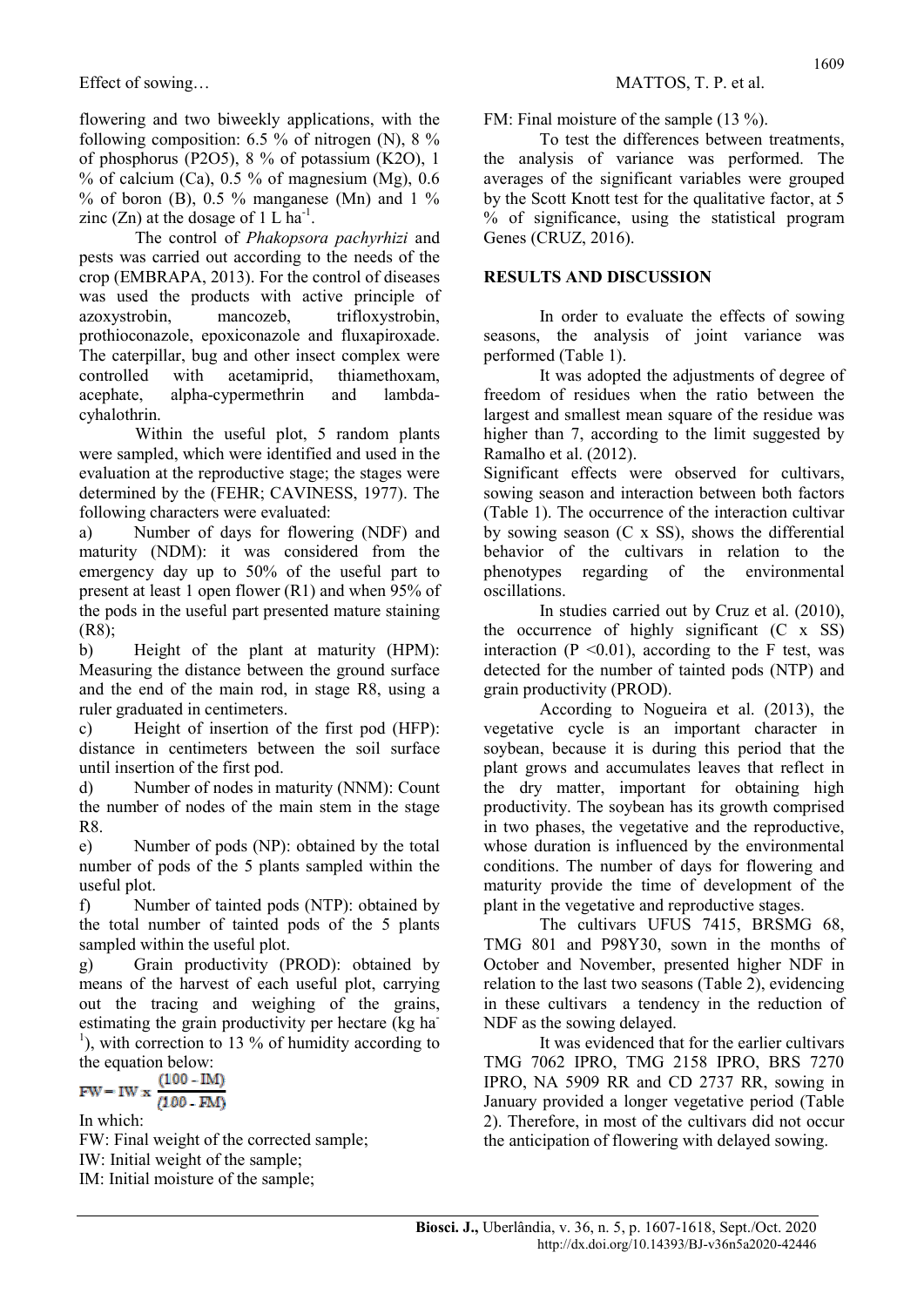| at four sowing seasons    |     | $\tilde{\phantom{a}}$ |                |              |            |
|---------------------------|-----|-----------------------|----------------|--------------|------------|
| FV                        | GL  |                       | Medium Squares |              |            |
|                           |     | <b>NDF</b>            | <b>NDM</b>     | <b>HPM</b>   | <b>HFP</b> |
| Blocks/Sowing season      | 12  | 0.45                  | 0.64           | 87.40        | 5.14       |
| Cultivars                 | 11  | 569.59**              | $1603.84**$    | $917.25**$   | $29.71**$  |
| Sowing season             | 3   | 138.86**              | 286.35**       | $15451.36**$ | $119.69**$ |
| Cultivars x Sowing season | 33  | $20.80**$             | $23.50**$      | $86.07**$    | $24.61**$  |
| Error                     | 132 | 0.46                  | 0.64           | 39.79        | 5.38       |

>QMR/<QMR 2.40 2.63 2.28 1.37

Blocks/ Sowing season 12 0.76 78.23 4.27 323198.71 Cultivars 11 19.20\*\* 332.61\*\* 15.80<sup>ns</sup> 709810.35\*\* Sowing season 3 161.45\*\* 23150.10\*\* 211.82\*\* 203400983.59\*\* Cultivars x Sowing season 33 4.08\*\* 570.90\*\* 21.33\*\* 1413709.11\*\* Error 137 0.88 124.82 8.35 200957.80 >QMR/<QMR 1.83 10.35 59.57 28.10

FV GL NNM NP NTP NTP

Table 1. Brief analysis of combined variance of agronomic traits and grain productivity of 12 soybean cultivars

\*\*: significant at the 1 % level of significance by the F test; LF: levels of freedom; NDF and NDM: number of days for flowering and maturity respectively; HPM: plant height at maturity; HFP: height of the first pod insertion; NNM: number of nodes in main stem at maturity; NP: number of pods; NTP: number of tainted pods; PROD: grain productivity. The degrees of freedom of NP, NTP e PROD, were adjusted to 90, 70, 77, respectively.

Table 2. Averages of the number of days for flowering evaluated in twelve soybean cultivars at four sowing seasons in the municipality of Uberlândia, MG, in the agricultural year of 2016/2017.

|                       |            |            | <b>NDF</b>            |            |          |
|-----------------------|------------|------------|-----------------------|------------|----------|
| <b>CULTIVARS</b>      |            |            | <b>SOWING SEASONS</b> |            |          |
|                       | 22/10/2016 | 05/11/2016 | 22/12/2016            | 05/01/2017 | Averages |
| <b>UFUS 6901</b>      | 37.25 Bd   | 38.50 Ad   | 35.25 Cd              | 37.00 Bd   | 37.00    |
| <b>UFUS 7415</b>      | 43.00 Ac   | 42.00 Bc   | 40.00 Cc              | 40.25 Cc   | 41.31    |
| BRSMG <sub>68</sub>   | 46.50 Bb   | 50.00 Aa   | 42.50 Cb              | 39.75 Dc   | 44.69    |
| <b>TMG 801</b>        | 48.25 Ba   | 50.50 Aa   | 46.00 Ca              | 46.25 Ca   | 47.75    |
| <b>TMG 7062 IPRO</b>  | 36.25 Be   | 38.50 Ad   | 31.75 Ce              | 37.75 Ad   | 36.06    |
| <b>TMG 2158 IPRO</b>  | 31.00 Cg   | 32.00 Bf   | $29.00$ Dg            | 33.25 Af   | 31.31    |
| <b>BRS 7270 IPRO</b>  | 30.75 Cg   | 32.00 Bf   | 30.00 Cf              | 34.25 Ae   | 31.75    |
| <b>NA 5909 RR</b>     | 29.75 Ch   | 32.00 Bf   | 29.25 Cg              | 34.75 Ae   | 31.44    |
| <b>NS 6909 RR</b>     | 36.00 Ce   | 39.00 Ad   | 30.50 Df              | 37.25 Bd   | 35.69    |
| <b>CD 2737 RR</b>     | 30.00 Ch   | 32.25 Bf   | 30.25 Cf              | 36.75 Ad   | 32.31    |
| <b>P98Y30 RR</b>      | 47.00 Bb   | 48.00 Ab   | 45.75 Ca              | 41.00 Db   | 45.44    |
| <b>BMX</b> Desafio RR | 32.00 Cf   | 34.25 Be   | 30.25 Df              | 37.00 Ad   | 33.38    |
| Averages              | 37.31      | 39.08      | 35.04                 | 37.93      |          |
| CV(%)                 | 1.82       |            |                       |            |          |

Averages followed by the same capital letter on the line and lowercase in the column, do not differ by Scott Knott's test at 5 % probability. CV: coefficient of variation. NDF: number of days for flowering.

PROD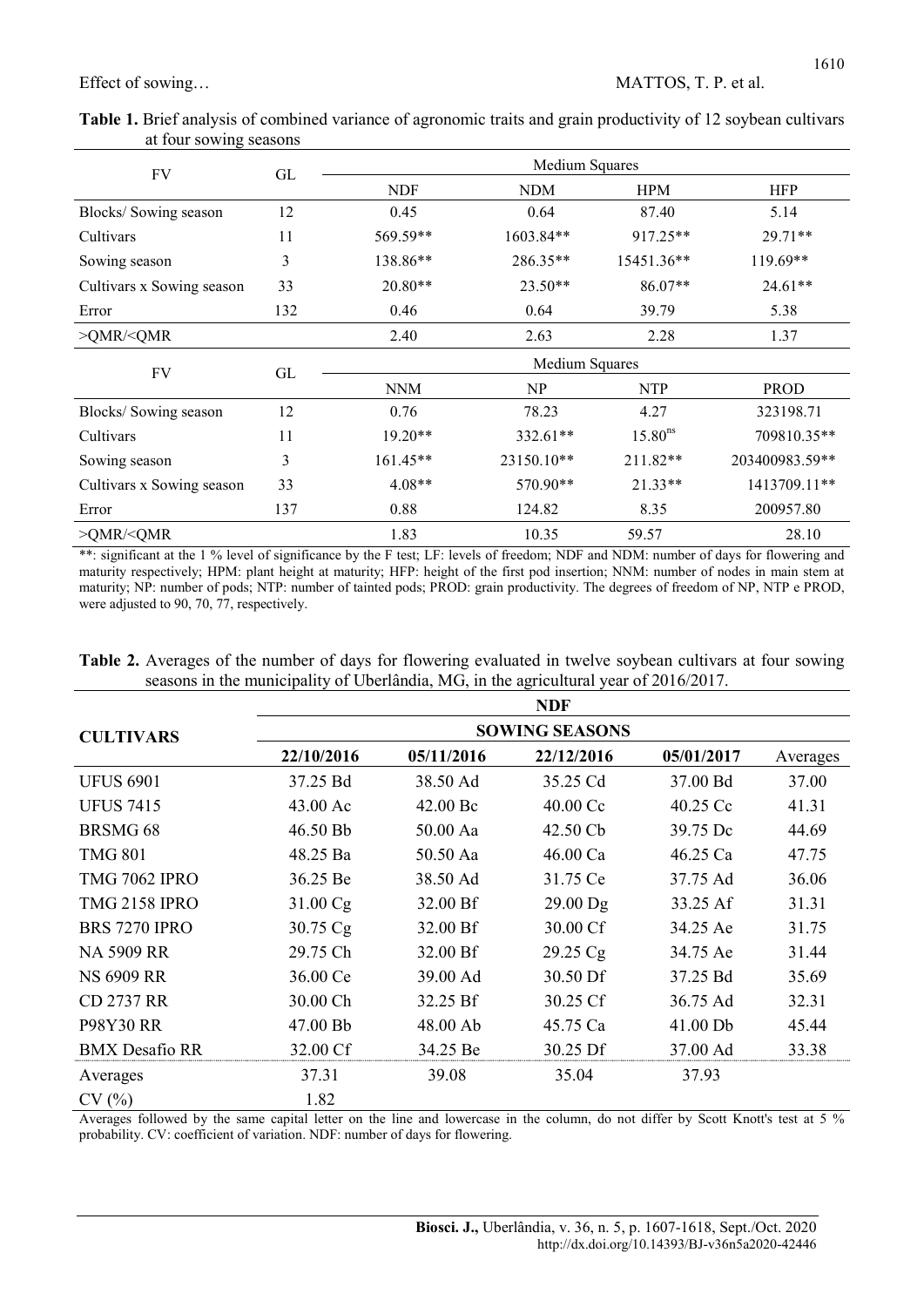Soybean cultivars differ in their sensitivity to photoperiod (FARIAS; NEPOMUCENO; NEUMAIER, 2007). Exposure of plants to short photoperiods may favor early flowering. However, it occurs that cultivars of the central Brazilian region have a long juvenile period, so during the juvenile phase the soybean is not induced to the early flowering, even when submitted to a very short inductive photoperiod, thus allowing a greater vegetative growth (SEDIYAMA, 2009).

Kumagai and Sameshima (2014), evaluating the influence of temperature increase on soybean production, stated that early cultivars are less sensitive to variations in the photoperiod compared to late cultivars, which are more sensitive. In the present study, early flowering was not verified as the sowing delayed for most of the cultivars.

In relation to the number of days to maturity, the cultivars that presented the highest precocity were the UFUS 6901, TMG 7062 IPRO, TMG 2158 IPRO, BRS 7270 IPRO, NA 5909 RR and NS 6909 RR, even with variation in the sowing season, their cycles were smaller, an expected result, since they present greater precocity (Table 3). As sowing delayed, there was no gradual decrease in NDM or in the cultivar cycle.

Balena et al. (2016), in Xanxerê - Santa Catarina, evaluating three sowing times, observed that the phenological cycle of the plants was smaller with the delay of sowing.

|  |  | Table 3. Averages of the number of days of maturity evaluated in twelve soybean cultivars at four sowing |  |  |  |
|--|--|----------------------------------------------------------------------------------------------------------|--|--|--|
|  |  | seasons in the municipality of Uberlândia, MG, in the agricultural year of $2016/2017$ .                 |  |  |  |

|                       |                     |                       | <b>NDM</b>          |             |          |  |  |  |  |  |  |  |
|-----------------------|---------------------|-----------------------|---------------------|-------------|----------|--|--|--|--|--|--|--|
| <b>CULTIVARS</b>      |                     | <b>SOWING SEASONS</b> |                     |             |          |  |  |  |  |  |  |  |
|                       | 22/10/2016          | 05/11/2016            | 22/12/2016          | 05/01/2017  | Averages |  |  |  |  |  |  |  |
| <b>UFUS 6901</b>      | 102.25 Bg           | 102.50 Bf             | $105.75 \text{ Ag}$ | 102.75 Bf   | 103.31   |  |  |  |  |  |  |  |
| <b>UFUS 7415</b>      | 112.75 Be           | 110.00 Ce             | 114.00 Af           | 111.00 Cd   | 111.94   |  |  |  |  |  |  |  |
| BRSMG <sub>68</sub>   | $122.50 \text{ Ac}$ | 120.00 Bc             | 122.75 Ac           | 118.75 Cb   | 121.00   |  |  |  |  |  |  |  |
| <b>TMG 801</b>        | 124.75 Ab           | 122.50 Bb             | $124.00$ Ab         | 121.25 Ca   | 123.13   |  |  |  |  |  |  |  |
| <b>TMG 7062 IPRO</b>  | 101.25 Bg           | 102.50 Bf             | 105.00 Ag           | 101.75 Bf   | 102.63   |  |  |  |  |  |  |  |
| <b>TMG 2158 IPRO</b>  | 96.00 Ci            | 95.25 Ch              | 105.00 Ag           | 99.25 Bh    | 98.88    |  |  |  |  |  |  |  |
| <b>BRS 7270 IPRO</b>  | 95.50 Ci            | 95.75 Ch              | 103.75 Ah           | $100.25$ Bg | 98.81    |  |  |  |  |  |  |  |
| <b>NA 5909 RR</b>     | 95.75 Ci            | 96.50 Ch              | 103.75 Ah           | 98.75 Bh    | 98.69    |  |  |  |  |  |  |  |
| <b>NS 6909 RR</b>     | 99.50 Dh            | 101.25 Cg             | 109.50 Af           | 105.00 Be   | 104.81   |  |  |  |  |  |  |  |
| CD 2737 RR            | 107.75 Df           | 110.00 Ce             | 115.75 Ae           | 111.25 Bd   | 111.19   |  |  |  |  |  |  |  |
| P98Y30 RR             | 128.50 Aa           | 125.75 Ba             | 129.00 Aa           | 120.25 Ca   | 125.88   |  |  |  |  |  |  |  |
| <b>BMX</b> Desafio RR | 119.50 Ad           | 116.25 Bd             | 118.75 Ad           | 113.75 Cc   | 117.06   |  |  |  |  |  |  |  |
| Averages              | 108.83              | 108.19                | 113.42              | 108.67      |          |  |  |  |  |  |  |  |
| CV(%)                 | 0.73                |                       |                     |             |          |  |  |  |  |  |  |  |

Averages followed by the same capital letter on the line and lowercase in the column, do not differ by Scott Knott's test at 5 % probability. CV: coefficient of variation. NDM: number of days of maturity.

The height of the plants is an important character for the soybean, since it impacts on the mechanized harvest and the productive potential of the crop. According to Sediyama et al. (2015), the ideal height is between 50 and 90 cm, very low or high plants favor grain losses in the mechanized harvesting process or may have a low productivity potential. Table 4 shows that the plant height of the cultivars between the sowing dates of October and November were predominantly similar, whereas for sowing in December and January a reduction to 50 % of the height of the cultivars was observed. In general, there was no reduction in plant height at sowing in the months of October and November, at October ranged from 62 to 100 cm and at November from 59 to 91 cm, the cultivars presented mostly at those times according to the recommended standard for commercial cultivars.

The present study demonstrates that occurred the height reduction of plants with delayed sowing, later sowings result in smaller plants, comparing with the recommended season.

The height of insertion of the first pod is genetically defined; however, they may be influenced by several factors, such as sowing time, population density, line spacing, water supply, soil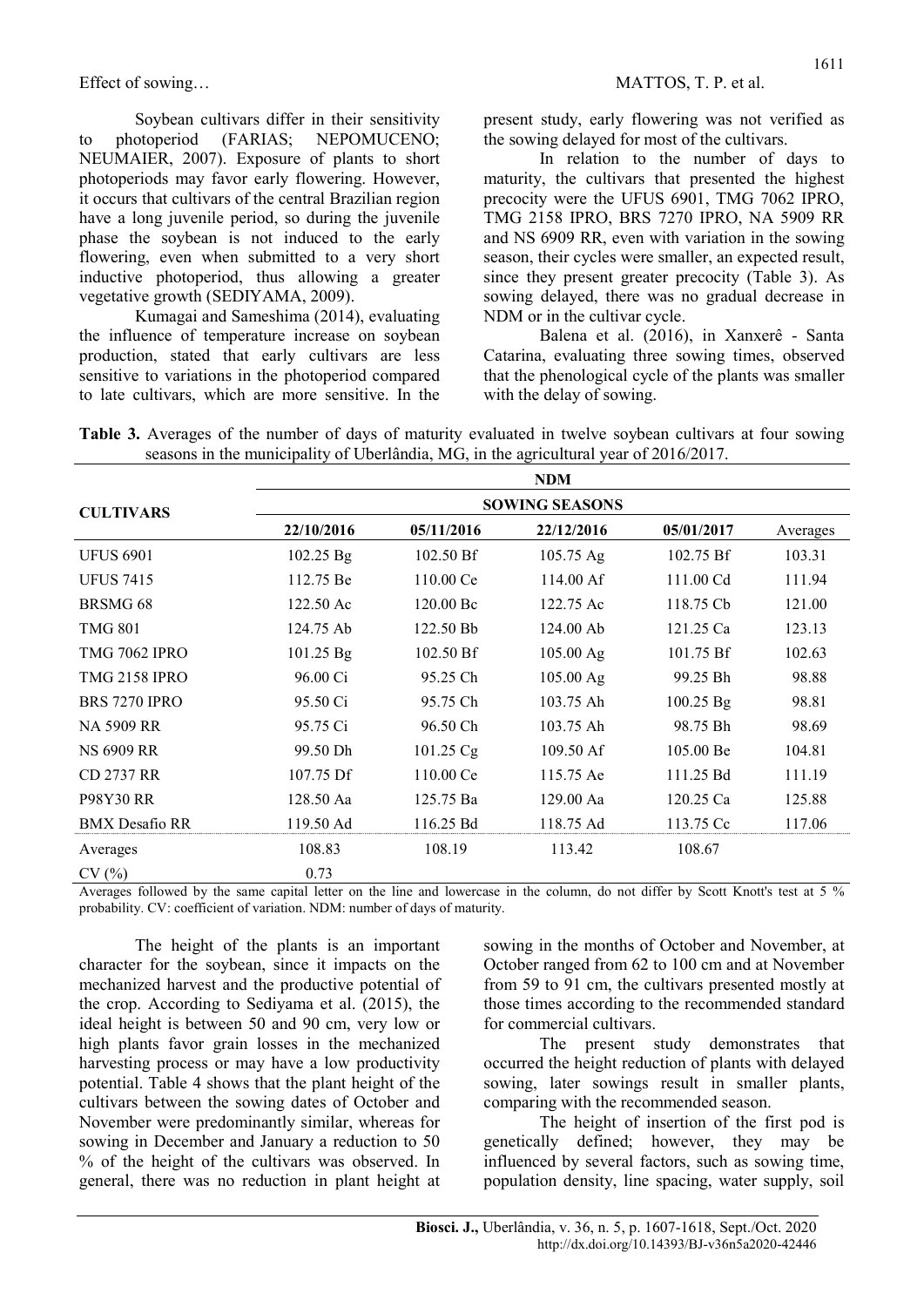fertility and air temperature (GUIMARÃES et al., 2008).

|                       |                       |            | <b>HPM</b> |            |          |  |  |  |  |  |  |
|-----------------------|-----------------------|------------|------------|------------|----------|--|--|--|--|--|--|
| <b>CULTIVARS</b>      | <b>SOWING SEASONS</b> |            |            |            |          |  |  |  |  |  |  |
|                       | 22/10/2016            | 05/11/2016 | 22/12/2016 | 05/01/2017 | Averages |  |  |  |  |  |  |
| <b>UFUS 6901</b>      | 98.00 Aa              | 90.55 Aa   | 58.90 Ba   | 49.06 Ca   | 74.13    |  |  |  |  |  |  |
| <b>UFUS 7415</b>      | 79.65 Ac              | 76.20 Ab   | 55.75 Ba   | 47.05 Ba   | 64.66    |  |  |  |  |  |  |
| <b>BRSMG 68</b>       | 100.00 Aa             | 91.10 Aa   | 64.27 Ba   | 46.15 Ca   | 75.38    |  |  |  |  |  |  |
| <b>TMG 801</b>        | 77.10 Ac              | 77.30 Ab   | 54.50 Ba   | 40.15 Cb   | 62.26    |  |  |  |  |  |  |
| <b>TMG 7062 IPRO</b>  | 77.15 Ac              | 67.26 Bc   | 46.80 Cb   | 38.95 Cb   | 57.54    |  |  |  |  |  |  |
| <b>TMG 2158 IPRO</b>  | 66.25 Ad              | 59.05 Ac   | 48.85 Bb   | 34.80 Cb   | 52.24    |  |  |  |  |  |  |
| <b>BRS 7270 IPRO</b>  | 73.85 Ac              | 65.95 Ac   | 44.00 Bb   | 40.95 Bb   | 56.19    |  |  |  |  |  |  |
| <b>NA 5909 RR</b>     | 62.85 Ad              | 69.50 Ac   | 44.55 Bb   | 36.70 Bb   | 53.40    |  |  |  |  |  |  |
| <b>NS 6909 RR</b>     | 76.60 Ac              | 80.90 Ab   | 47.86 Bb   | 43.00 Ba   | 62.09    |  |  |  |  |  |  |
| <b>CD 2737 RR</b>     | 84.25 Ab              | 87.73 Aa   | 57.85 Ba   | 47.75 Ca   | 69.40    |  |  |  |  |  |  |
| <b>P98Y30 RR</b>      | 86.06 Ab              | 80.75 Ab   | 58.05 Ba   | 44.40 Ca   | 67.32    |  |  |  |  |  |  |
| <b>BMX</b> Desafio RR | 76.35 Ac              | 68.75 Ac   | 49.85 Bb   | 47.55 Ba   | 60.63    |  |  |  |  |  |  |
| Averages              | 79.84                 | 76.25      | 52.60      | 43.04      |          |  |  |  |  |  |  |
| CV(%)                 | 10.02                 |            |            |            |          |  |  |  |  |  |  |

| Tabela 4. Averages height of plants at maturity evaluated in twelve soybean cultivars at four sowing seasons in |  |
|-----------------------------------------------------------------------------------------------------------------|--|
| the municipality of Uberlândia, MG, in the agricultural year of 2016/2017.                                      |  |

Averages followed by the same capital letter on the line and lowercase in the column, do not differ by Scott Knott's test at 5 % probability. CV: coefficient of variation. HPM: plant height at maturity.

The insertion of the first pod is an important characteristic for mechanized harvesting because, in order to avoid loss of harvesting by the cutting bar, the minimum height of the first pod should be 10 to 15 cm (SEDIYAMA et al., 2015).

The cultivars TMG 7062 IPRO, BRS 7270 IPRO, NS 6909 RR, CD 2737 RR and BMX DESAFIO RR showed no difference in HFP in relation to the different sowing seasons (Table 5).

The cultivars BRSMG 68, TMG 801 and P98Y30 RR presented higher HFP in the sowings of October and November in relation to the sowing of December and January. The delay of sowing influenced the decrease of HFP. The cultivars UFUS 6901, UFUS 7415, TMG 2158 IPRO and NA 5909 RR showed no reduction of HFP with delay of sowing. In the present work, a reduction of the HFP was observed, comparing the sowing in the recommended season with the off-season, only in cultivars BRSMG 68, TMG 801 and P98Y30 RR. This fact occurred in a study by Ludwig et al. (2010), who evaluated two sowing seasons, November 10 and January 3, and observed that the average HFP was 21 cm at the first sowing and 10 cm at the second.

Studies have shown that NNM is a character correlated with grain productivity (NOGUEIRA et al., 2012). It is expected that a soybean plant with high productive potential will have 17 to 18 knots in the main stem (SEDIYAMA et al., 2015). In this study it was noticed that the sowing of December and January favored a reduction in NNM (Table 6).

It was verified that the delay of sowing influenced the decrease of the NNM, comparing the sowings of October and November with the last two to 50 % of the cultivars. The cultivars UFUS 6901, TMG 7062 IPRO, TMG 2158 IPRO, P98Y30 RR and BMX Desafio RR showed higher an average of the NNM only in the first sowing, in the BRSMG 68 cultivar there was no reduction of the characteristic as the sowing delayed (Table 6).

In a study by Ludwig et al. (2010) aiming to identify influence of two sowing seasons, the first in November, the recommended season for the region and the other in January; and soybean densities in Jari, Rio Grande do Sul, also verified a higher number of nodes in the main stem in the first sowing season.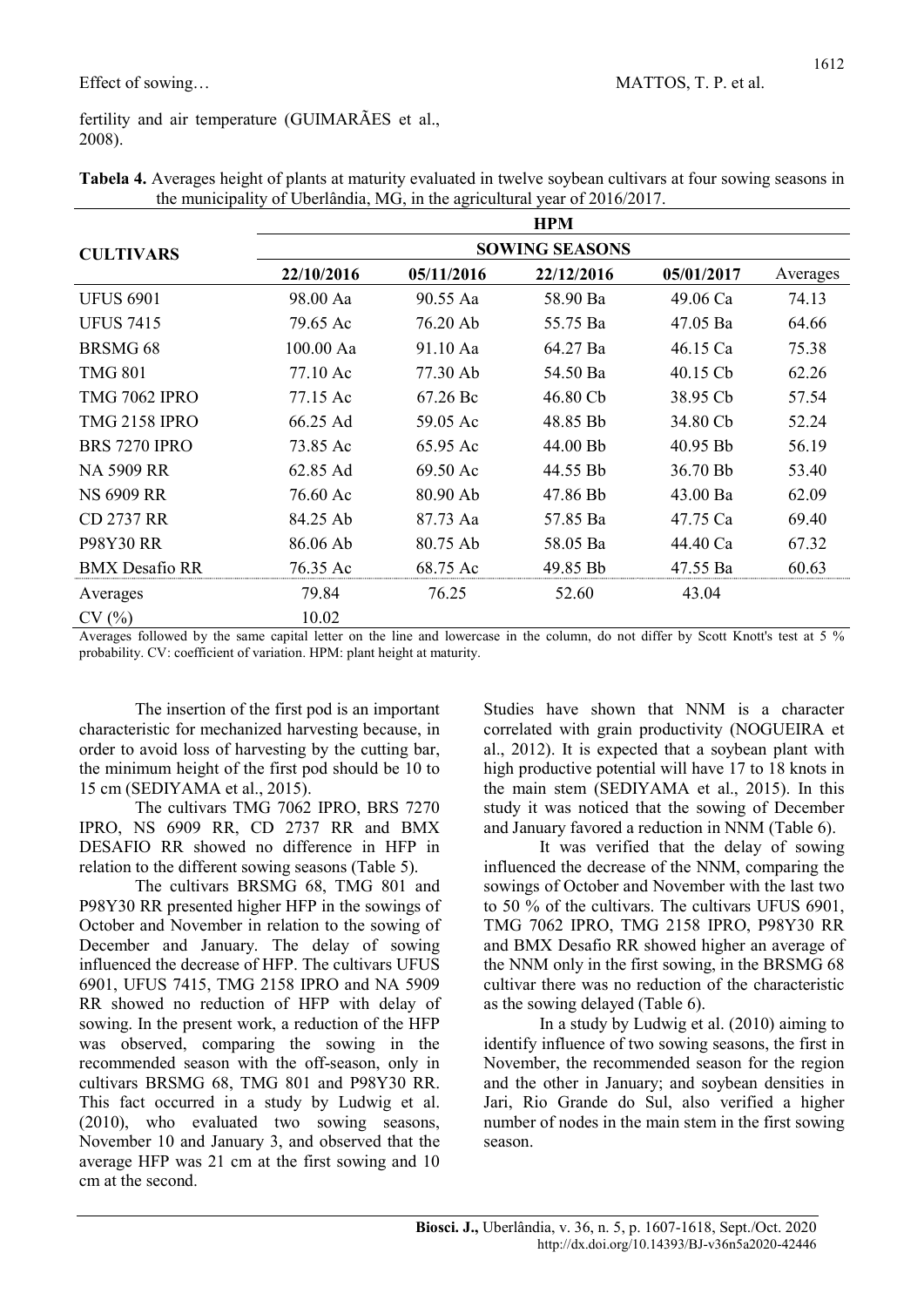$\blacksquare$ 

| Table 5. Averages of the height of the first pod insertion evaluated in twelve soybean cultivars at four sowing |  |
|-----------------------------------------------------------------------------------------------------------------|--|
| seasons in the municipality of Uberlândia, MG, in the agricultural year of 2016/2017.                           |  |

|                       |                    |            | <b>HFP</b>            |            |          |
|-----------------------|--------------------|------------|-----------------------|------------|----------|
| <b>CULTIVARS</b>      |                    |            | <b>SOWING SEASONS</b> |            |          |
|                       | 22/10/2016         | 05/11/2016 | 22/12/2016            | 05/01/2017 | Averages |
| <b>UFUS 6901</b>      | 19.20 Aa           | 16.30 Ab   | $10.00$ Bb            | 17.80 Aa   | 15.83    |
| <b>UFUS 7415</b>      | 15.80 Bb           | 19.50 Aa   | $9.60$ Db             | 13.20 Cb   | 14.53    |
| BRSMG <sub>68</sub>   | 21.65 Aa           | 19.75 Aa   | 9.40 Cb               | 15.85 Ba   | 16.66    |
| <b>TMG 801</b>        | $16.00$ Ab         | 15.90 Ab   | 10.25 Bb              | 11.25 Bb   | 13.35    |
| <b>TMG 7062 IPRO</b>  | 12.80 Ac           | 14.80 Ac   | 11.75 Aa              | 14.00 Ab   | 13.34    |
| <b>TMG 2158 IPRO</b>  | 11.30 Bc           | 14.05 Ac   | 16.25 Aa              | 12.55 Bb   | 13.54    |
| <b>BRS 7270 IPRO</b>  | $11.30$ Ac         | $10.80$ Ac | 12.73 Aa              | $12.20$ Ab | 11.76    |
| NA 5909 RR            | $12.10\,\text{Be}$ | $16.65$ Ab | 13.80 Ba              | 13.50 Bb   | 14.01    |
| <b>NS 6909 RR</b>     | $11.50 \text{Ac}$  | 13.45 Ac   | 13.13 Aa              | $12.05$ Ab | 12.53    |
| CD 2737 RR            | 11.55 Ac           | 14.66 Ac   | 13.00 Aa              | $11.60$ Ab | 12.70    |
| <b>P98Y30 RR</b>      | 16.00 Ab           | 17.10 Ab   | 9.80 Bb               | 12.60 Bb   | 13.88    |
| <b>BMX</b> Desafio RR | 14.25 Ac           | 13.70 Ac   | 12.65 Aa              | 13.35 Ab   | 13.49    |
| Averages              | 14.45              | 15.56      | 11.86                 | 13.33      |          |
| CV(%)                 | 16.81              |            |                       |            |          |

Averages followed by the same capital letter on the line and lowercase in the column, do not differ by Scott Knott's test at 5 % probability. CV: coefficient of variation. HFP: height of the first pod insertion.

| Table 6. Averages number of nodes at maturity evaluated in twelve soybean cultivars at four sowing seasons in |  |
|---------------------------------------------------------------------------------------------------------------|--|
| the municipality of Uberlândia, MG, in the agricultural year of 2016/2017.                                    |  |

|                       |            |                       | <b>NNM</b> |                    |          |  |  |  |  |  |  |  |
|-----------------------|------------|-----------------------|------------|--------------------|----------|--|--|--|--|--|--|--|
| <b>CULTIVARS</b>      |            | <b>SOWING SEASONS</b> |            |                    |          |  |  |  |  |  |  |  |
|                       | 22/10/2016 | 05/11/2016            | 22/12/2016 | 05/01/2017         | Averages |  |  |  |  |  |  |  |
| <b>UFUS 6901</b>      | 18.55 Aa   | 15.05 Bb              | 15.65 Ba   | 13.26 Ca           | 15.63    |  |  |  |  |  |  |  |
| <b>UFUS 7415</b>      | 14.25 Ac   | 14.35 Ac              | 11.50 Bc   | 10.70 Bb           | 12.70    |  |  |  |  |  |  |  |
| BRSMG <sub>68</sub>   | 13.90 Bc   | 15.15 Ab              | 13.75 Ba   | 11.30 Cb           | 13.53    |  |  |  |  |  |  |  |
| <b>TMG 801</b>        | 14.80 Ac   | 15.25 Ab              | 13.05 Bb   | 12.85 Ba           | 13.99    |  |  |  |  |  |  |  |
| <b>TMG 7062 IPRO</b>  | 18.15 Aa   | 15.20 Bb              | 14.95 Ba   | $11.50 \text{ Cb}$ | 14.95    |  |  |  |  |  |  |  |
| <b>TMG 2158 IPRO</b>  | 15.15 Ac   | 13.05 Bc              | 12.45 Bb   | $11.62$ Bb         | 13.07    |  |  |  |  |  |  |  |
| <b>BRS 7270 IPRO</b>  | $16.25$ Ab | 16.70 Aa              | 11.53 Cc   | 14.00 Ba           | 14.62    |  |  |  |  |  |  |  |
| <b>NA 5909 RR</b>     | 14.05 Ac   | 13.50 Ac              | 11.35 Bc   | $10.40$ Bb         | 12.33    |  |  |  |  |  |  |  |
| <b>NS 6909 RR</b>     | $16.15$ Ab | 15.45 Ab              | 11.60 Bc   | 12.15 Ba           | 13.84    |  |  |  |  |  |  |  |
| CD 2737 RR            | 18.20 Aa   | 17.00 Aa              | 14.35 Ba   | 12.55 Ca           | 15.53    |  |  |  |  |  |  |  |
| <b>P98Y30 RR</b>      | 17.46 Aa   | 15.85 Bb              | 14.95 Ba   | $12.50$ Ca         | 15.19    |  |  |  |  |  |  |  |
| <b>BMX</b> Desafio RR | 17.00 Ab   | 14.50 Bc              | 14.45 Ba   | $11.65$ Cb         | 14.40    |  |  |  |  |  |  |  |
| Averages              | 16.16      | 15.09                 | 13.30      | 12.04              |          |  |  |  |  |  |  |  |
| CV(%)                 | 6.64       |                       |            |                    |          |  |  |  |  |  |  |  |

Averages followed by the same capital letter on the line and lowercase in the column, do not differ by Scott Knott's test at 5 % probability. CV: coefficient of variation. NNM: number of nodes at maturity.

1613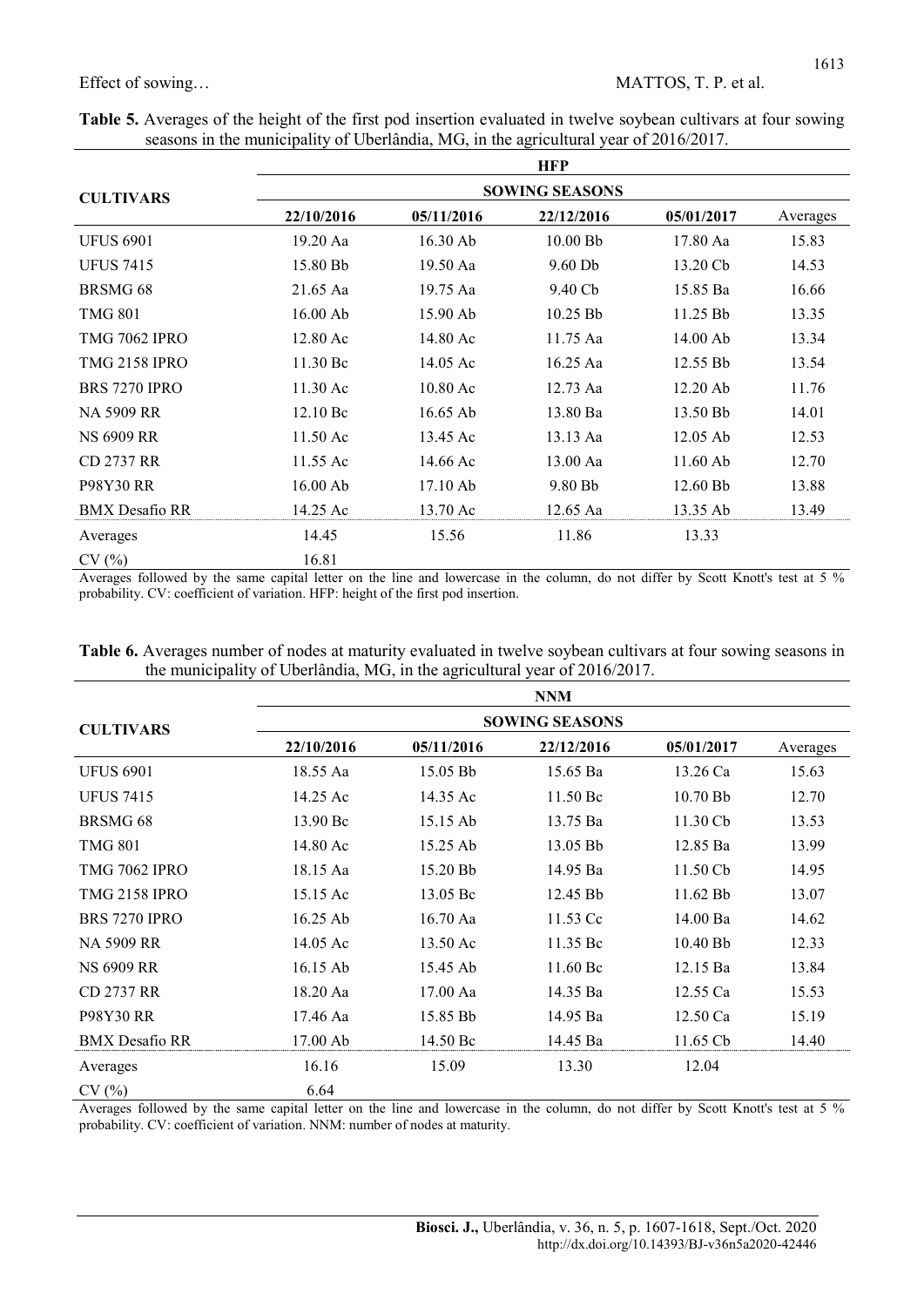According to Kantolic and Slafer (2007), the number of nodes is high when the light intensity is high, sowing in November, that plants are exposed to a longer period of light in their cycles, a fact that may be related to the higher NMR for sowing in october and november.

The interception of light by plants is extremely important for the development of reproductive buds, production and reserve of photoassimilates and reduction of abortion of flowers and pods (BOARD; HARVILLE, 1994).

It was observed that in the delay of the sowing season there was a decrease in the average of the NP (Table 7).

| Table 7. Averages number of total pods evaluated in twelve soybean cultivars at four sowing seasons in the |  |  |  |  |  |  |  |
|------------------------------------------------------------------------------------------------------------|--|--|--|--|--|--|--|
| municipality of Uberlândia, MG, in the agricultural year of 2016/2017.                                     |  |  |  |  |  |  |  |

|                       |            |            | NP                    |            |          |
|-----------------------|------------|------------|-----------------------|------------|----------|
| <b>CULTIVARS</b>      |            |            | <b>SOWING SEASONS</b> |            |          |
|                       | 22/10/2016 | 05/11/2016 | 22/12/2016            | 05/01/2017 | Averages |
| <b>UFUS 6901</b>      | 56.06 Ab   | 28.06 Bb   | 27.10 Bb              | 13.06 Ca   | 31.08    |
| <b>UFUS 7415</b>      | 66.30 Aa   | 54.90 Aa   | 17.55 Bc              | 7.45 Ba    | 36.55    |
| BRSMG <sub>68</sub>   | 45.86 Ab   | 58.05 Aa   | 17.80 Bc              | 16.35 Ba   | 34.52    |
| <b>TMG 801</b>        | 42.85 Ab   | 28.95 Bb   | 26.25 Bb              | 13.75 Ca   | 27.95    |
| <b>TMG 7062 IPRO</b>  | 74.05 Aa   | 28.11 Bb   | 16.10 Cc              | 9.50 Ca    | 31.94    |
| <b>TMG 2158 IPRO</b>  | 70.93 Aa   | 28.30 Bb   | 16.30 Bc              | 6.15 Ca    | 30.42    |
| <b>BRS 7270 IPRO</b>  | 44.80 Ab   | 38.25 Ab   | 8.73 Bc               | 7.85 Ba    | 24.91    |
| NA 5909 RR            | 48.53 Ab   | 45.65 Aa   | 15.70 Bc              | $3.66$ Ba  | 28.39    |
| <b>NS 6909 RR</b>     | 69.65 Aa   | 53.86 Ba   | 14.46 Cc              | 5.50 Ca    | 35.87    |
| <b>CD 2737 RR</b>     | 77.13 Aa   | 28.60 Bb   | 21.05 Bc              | 11.13 Ca   | 34.48    |
| P98Y30 RR             | 70.93 Aa   | 44.75 Ba   | 39.50 Ba              | $10.05$ Ca | 41.31    |
| <b>BMX</b> Desafio RR | 55.05 Ab   | 28.60 Bb   | 23.55 Bb              | 16.40 Ba   | 30.90    |
| Averages              | 60.18      | 38.84      | 20.34                 | 10.07      |          |
| CV(%)                 | 34.75      |            |                       |            |          |

Averages followed by the same capital letter on the line and lowercase in the column, do not differ by Scott Knott's test at 5 % probability. CV: coefficient of variation. NP: number of total pods.

The reduction of the number of pods may have occurred due to the abortion of flowers and pods by several factors, such as the smaller reserve of photoassimilates available, the plants were subject to less light for interception, besides having smaller height, number of nodes, among other factors.

Meotti et al. (2012) evaluating sowing seasons and cultivars, observed a high correlation between productivity and number of pods and verified that, with the delay of sowing, the number of pods decreased for all cultivars, reflecting negatively on productivity.

With the sowing delay, an increase in the average number of tainted pods was observed (Table 8).

At the sowing of December, a greater number of pods were found, the plants presented more pods, however a great number were tainted. In late sowing the grain quality is affected, since the first crops harvested are sources of diseases and pests insects. Bedbugs disperse to later neighboring crops that are developing pods and grains, causing irreversible grain damage (HOFFMANN-CAMPO et al., 2000).

As the sowing delay occurred, all cultivars presented a reduction in productivity (Table 9). With the reduction of the photoperiod the plants presented lower height, lower vegetative canopy and, consequently, less photoassimilates production, which are responsible for the filling of grains, which compromised productivity.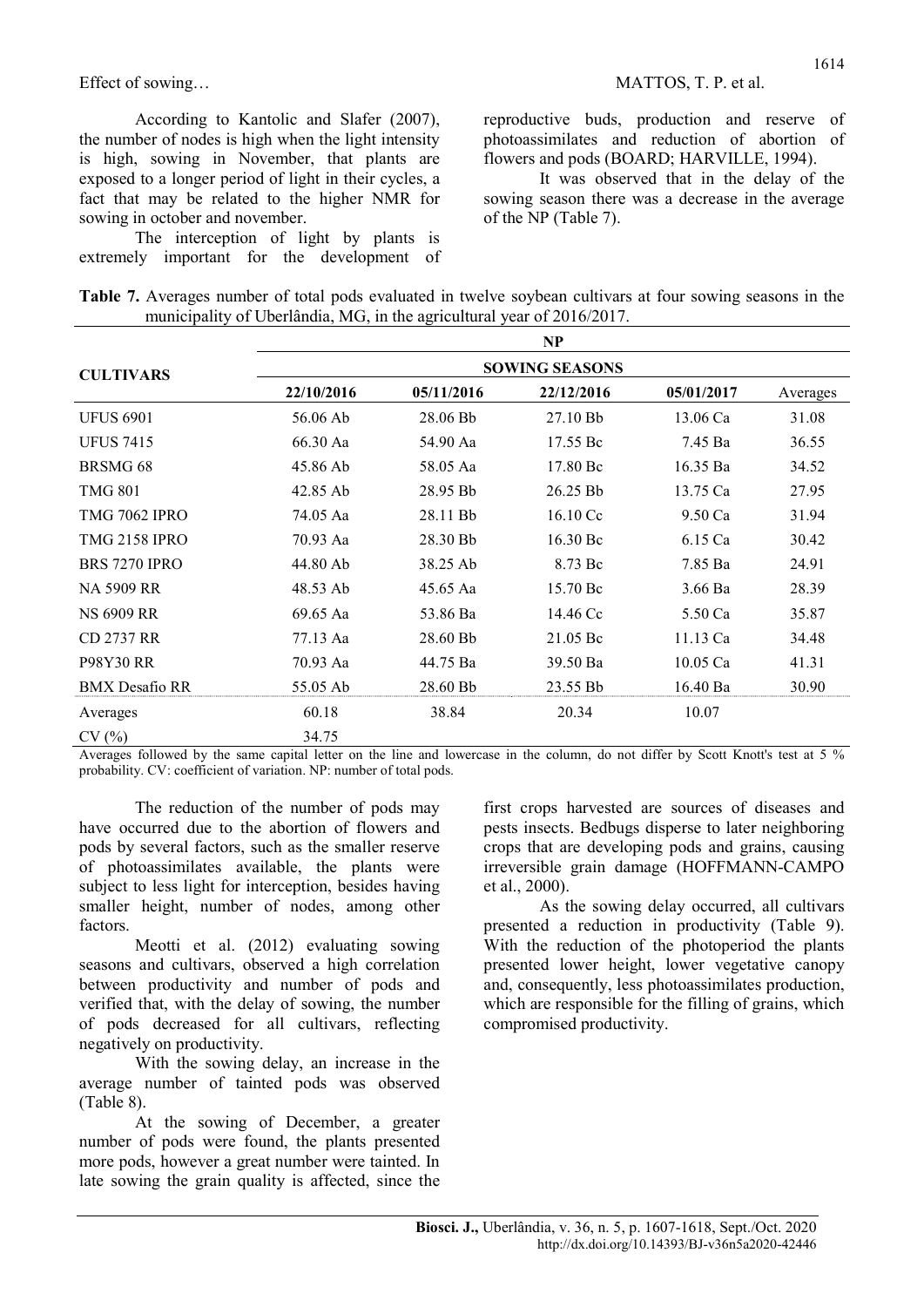÷

|  | Table 8. Averages number of tainted pods evaluated in twelve soybean cultivars at four sowing seasons in the |  |  |  |
|--|--------------------------------------------------------------------------------------------------------------|--|--|--|
|  | municipality of Uberlândia, MG, in the agricultural year of 2016/2017.                                       |  |  |  |

|                       | <b>NTP</b>            |            |                   |            |          |  |  |
|-----------------------|-----------------------|------------|-------------------|------------|----------|--|--|
| <b>CULTIVARS</b>      | <b>SOWING SEASONS</b> |            |                   |            |          |  |  |
|                       | 22/10/2016            | 05/11/2016 | 22/12/2016        | 05/01/2017 | Averages |  |  |
| <b>UFUS 6901</b>      | $0.10$ Ba             | $0.65$ Ba  | 8.00 Aa           | $2.40$ Ba  | 2.79     |  |  |
| <b>UFUS 7415</b>      | $0.30$ Ba             | $0.50$ Ba  | $9.30$ Aa         | $1.35$ Ba  | 2.86     |  |  |
| BRSMG <sub>68</sub>   | $0.15$ Ba             | $1.20$ Ba  | $10.45$ Aa        | $1.15$ Ba  | 3.24     |  |  |
| <b>TMG 801</b>        | $1.60$ Ba             | 1.75 Ba    | 7.15 Aa           | $3.50$ Ba  | 3.50     |  |  |
| <b>TMG 7062 IPRO</b>  | $0.20$ Ba             | $0.06$ Ba  | 3.45 Ab           | $3.55$ Aa  | 1.82     |  |  |
| <b>TMG 2158 IPRO</b>  | $0.25$ Aa             | $0.20$ Aa  | $2.65$ Ab         | 1.85 Aa    | 1.24     |  |  |
| <b>BRS 7270 IPRO</b>  | $0.15$ Ba             | $0.15$ Ba  | $0.60\,\text{Be}$ | $3.90$ Aa  | 1.20     |  |  |
| NA 5909 RR            | $0.10$ Aa             | $0.10$ Aa  | $0.80$ Ac         | $1.70$ Aa  | 0.68     |  |  |
| <b>NS 6909 RR</b>     | $0.25$ Aa             | $0.65$ Aa  | $1.00 \text{ Ac}$ | $0.40$ Aa  | 0.58     |  |  |
| CD 2737 RR            | $0.40$ Ba             | $0.20$ Ba  | $3.70$ Ab         | $2.35$ Aa  | 1.66     |  |  |
| <b>P98Y30 RR</b>      | $0.26$ Ba             | $0.25$ Ba  | 7.85 Aa           | $0.40$ Ba  | 2.19     |  |  |
| <b>BMX</b> Desafio RR | $0.05$ Aa             | $0.40$ Aa  | 3.45 Ab           | $0.95$ Aa  | 1.21     |  |  |
| Averages              | 0.32                  | 0.51       | 4.87              | 1.96       |          |  |  |
| CV(%)                 | 151.05                |            |                   |            |          |  |  |

Averages followed by the same capital letter on the line and lowercase in the column, do not differ by Scott Knott's test at 5 % probability. CV: coefficient of variation. NTP: number of tainted pods.

| Table 9. Averages Grain productivity (kg ha <sup>-1</sup> ), evaluated in twelve soybean cultivars at four sowing seasons in |  |
|------------------------------------------------------------------------------------------------------------------------------|--|
| the municipality of Uberlândia, MG, in the agricultural year of 2016/2017.                                                   |  |

|                       |                       |            | <b>PROD</b> |            |          |  |  |
|-----------------------|-----------------------|------------|-------------|------------|----------|--|--|
| <b>CULTIVARS</b>      | <b>SOWING SEASONS</b> |            |             |            |          |  |  |
|                       | 22/10/2016            | 05/11/2016 | 22/12/2016  | 05/01/2017 | Averages |  |  |
| <b>UFUS 6901</b>      | 4383.31 Ad            | 4138.58 Aa | 1481.06 Bb  | 437.93 Cb  | 2610.22  |  |  |
| <b>UFUS 7415</b>      | 5433.22 Ab            | 3599.57 Bb | 1106.67 Cb  | 575.37 Db  | 2678.71  |  |  |
| BRSMG <sub>68</sub>   | 3963.13 Ad            | 4051.06 Aa | 1801.52 Ba  | 930.04 Ca  | 2686.44  |  |  |
| <b>TMG 801</b>        | 3998.26 Ad            | 2756.39 Bc | 2030.11 Ca  | 1076.00 Da | 2465.19  |  |  |
| <b>TMG 7062 IPRO</b>  | 6100.00 Aa            | 3922.17 Ba | 1479.19 Cb  | 925.89 Da  | 3106.82  |  |  |
| <b>TMG 2158 IPRO</b>  | 4856.16 Ac            | 3202.58 Bc | 1420.53 Cb  | 393.36 Db  | 2468.16  |  |  |
| <b>BRS 7270 IPRO</b>  | 4910.26 Ac            | 3544.04 Bb | 1093.74 Cb  | 320.09 Db  | 2467.04  |  |  |
| <b>NS 5909 RR</b>     | 5369.28 Ab            | 3523.12 Bb | 1119.09 Cb  | 274.67 Db  | 2571.54  |  |  |
| <b>NS 6909 RR</b>     | 5813.18 Aa            | 3517.64 Bb | 1372.62 Cb  | 407.82 Db  | 2777.82  |  |  |
| CD 2737 RR            | 5100.16 Ab            | 3703.09 Bb | 1538.81 Cb  | 471.55 Db  | 2703.41  |  |  |
| <b>P98Y30 RR</b>      | 5869.67 Aa            | 3634.83 Bb | 2136.56 Ca  | 560.40 Db  | 3050.37  |  |  |
| <b>BMX</b> Desafio RR | 5950.00 Aa            | 3269.26 Bc | 1361.66 Cb  | 514.47 Db  | 2773.85  |  |  |
| Averages              | 5145.56               | 3571.86    | 1495.13     | 573.97     |          |  |  |
| CV(%)                 | 16.62                 |            |             |            |          |  |  |

Averages followed by the same capital letter on the line and lowercase in the column, do not differ by Scott Knott's test at 5 % probability. CV: coefficient of variation. PROD: Grain productivity (kg ha<sup>-1</sup>).

# 1615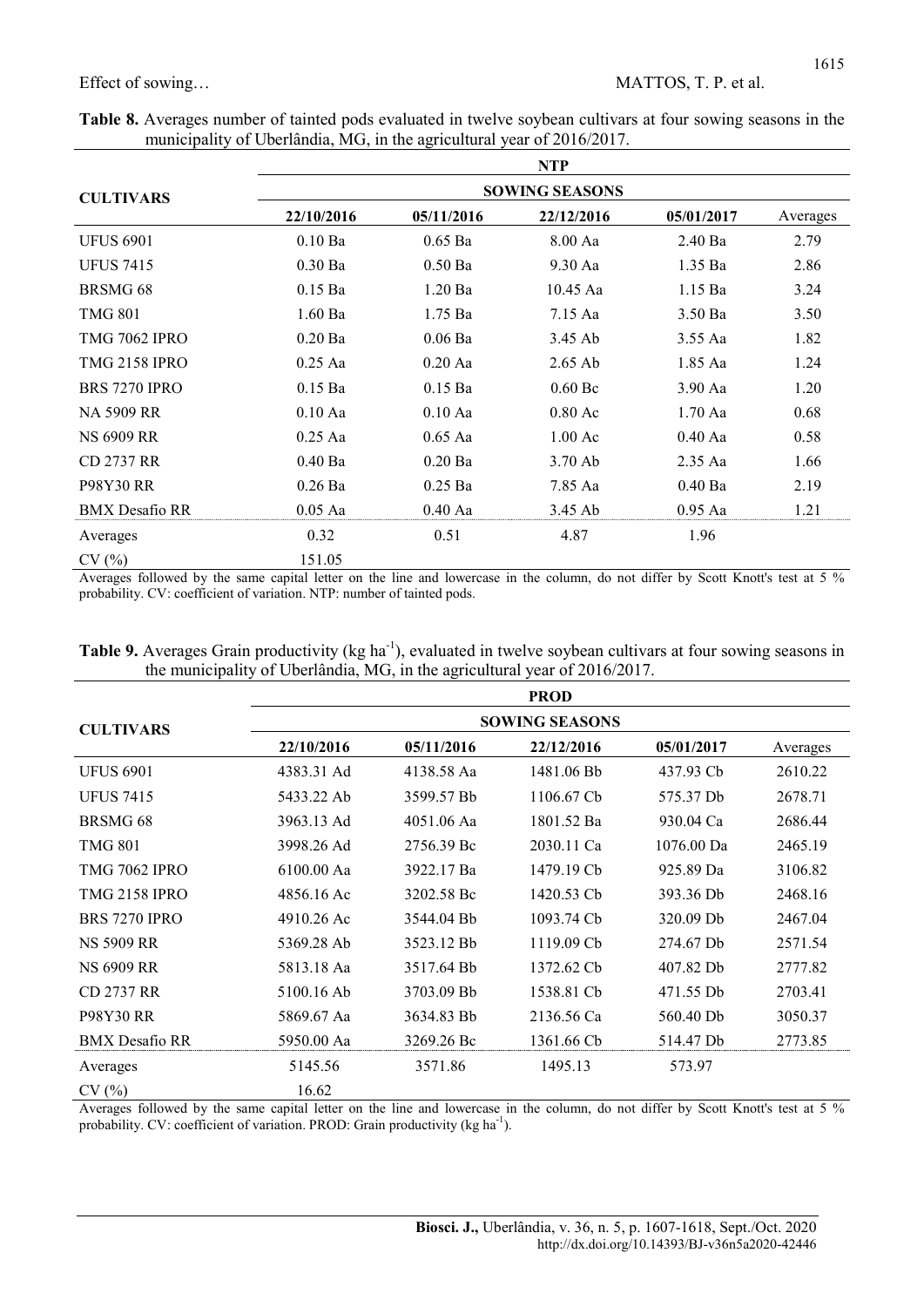There may be a 30-50% reduction in grain productivity in late sowing, and sowing in the offseason may cause losses of up to 70% compared to the recommended time (RODRIGUES et al., 2008). Therefore, the adoption of sowing times that allow climatic conditions close to those required by the plants is important to express the productive potential in soybean cultivation (PEIXOTO et al., 2000).

Another factor of extreme importance in the reduction of productivity was the decrease of the precipitation during the month of February, period of grain filling of the last two sowing seasons, which also favored plants with lower HPM and NNM, with delay of sowing. The vegetative and reproductive cycle of the plants were not reduced gradually with delay of the sowing season in this work, however, the decrease of the photoperiod as the sowing delay and reduction of the precipitation in the period of grain filling of the last two seasons, reduced HPM, NNM and consequently productivity (Table 9).

Changes in plant morphology and architecture may influence grain productivity (FARIAS; NEPOMUCENO; NEUMAIER, 1993), according to the present work, occurring alteration in plant height and number of nodes as sowing is delayed. Thus, the sowing time acts decisively on the quality and quantity of the production (MOTTA et al., 2000).

Amorim et al. (2011), Meotti et al. (2012) and Balena et al. (2016), as well as the present study, observed a reduction in grain productivity with sowing delay.

### **CONCLUSIONS**

The sowing times that contributed to obtain favorable agronomic traits and high productivity were October and November. Sowing delay seriously affected soybean yield and in the Uberlândia MG region the ideal sowing time was October 22, before the beginning of November.

Considering the late sowing in December and January, the cultivars that had their productivities less affected in these two seasons were the conventional cultivars BRSMG 68 and TMG 801.

RESUMO: A soja apresenta grande expressão econômica e alto impacto no agronegócio brasileiro. O potencial produtivo de uma cultivar é expresso de acordo com a constituição genética e o ambiente. A época de semeadura exerce influência sobre os caracteres agronômicos da soja, impactando no rendimento de grãos. O objetivo deste estudo, avaliar a influência da época de semeadura sobre o potencial produtivo e caracteres agronômicos de soja. O trabalho foi conduzido na Fazenda experimental Capim Branco, pertencente à Universidade Federal de Uberlândia. Foram utilizadas 12 cultivares (UFUS 6901, UFUS 7415, BRSMG 68, TMG 801, TMG 7062 IPRO, TMG 2158 IPRO, BRS 7270 IPRO, NA 5909 RR, NS 6909 RR, CD 2737 RR, P98Y30 RR e BRASMAX Desafio RR) e quatro épocas de semeadura (22 de outubro, 05 de novembro, 22 de dezembro de 2016 e 05 de janeiro de 2017). Adotou-se o delineamento experimental de blocos casualizados com quatro repetições. Os caracteres avaliados foram: número de dias para o florescimento e maturidade, altura da planta na maturidade, número de nós na maturidade, altura de inserção da primeira vagem, número total de vagens, número de vagens chochas e produtividade. As semeaduras realizadas em outubro e novembro contribuíram para a obtenção de maior número de nós e maior altura de plantas na maturidade, que são caracteres agronômicos favoráveis à maiores produtividades. O atraso na semeadura afetou seriamente a produção de soja na região de Uberlândia MG e a época de semeadura ideal foi em 22 de outubro, antes do início de novembro. Nas semeaduras tardias dezembro e janeiro, as cultivares que tiveram suas produtividades menos afetadas foram as cultivares convencionais BRSMG 68 e TMG 801.

PALAVRA-CHAVE: Glycine max. Manejo cultural. Previsibilidade.

### **REFERENCES**

AMORIN, F. A.; KAMAWAKI, O. T.; SOUSA, L. B.; LANA, R. M. Q.; HAMAWAKI, C. D. L. Época de semeadura no potencial produtivo de soja em Uberlândia, MG. Semina: Ciências Agrárias, Londrina v. 32, n. 1, p. 1793-1802, 2011. https://doi.org/10.5433/1679-0359.2011v32Suplp1793

BALENA, R.; GIACOMINI, C. T.; BENDER, A. C.; NESI, C. N. Época de semeadura e espaçamentos entre linhas na produtividade da soja. Unoesc & Ciência-ACBS, Joacaba, v. 7, n. 1, p. 61-68, 2016.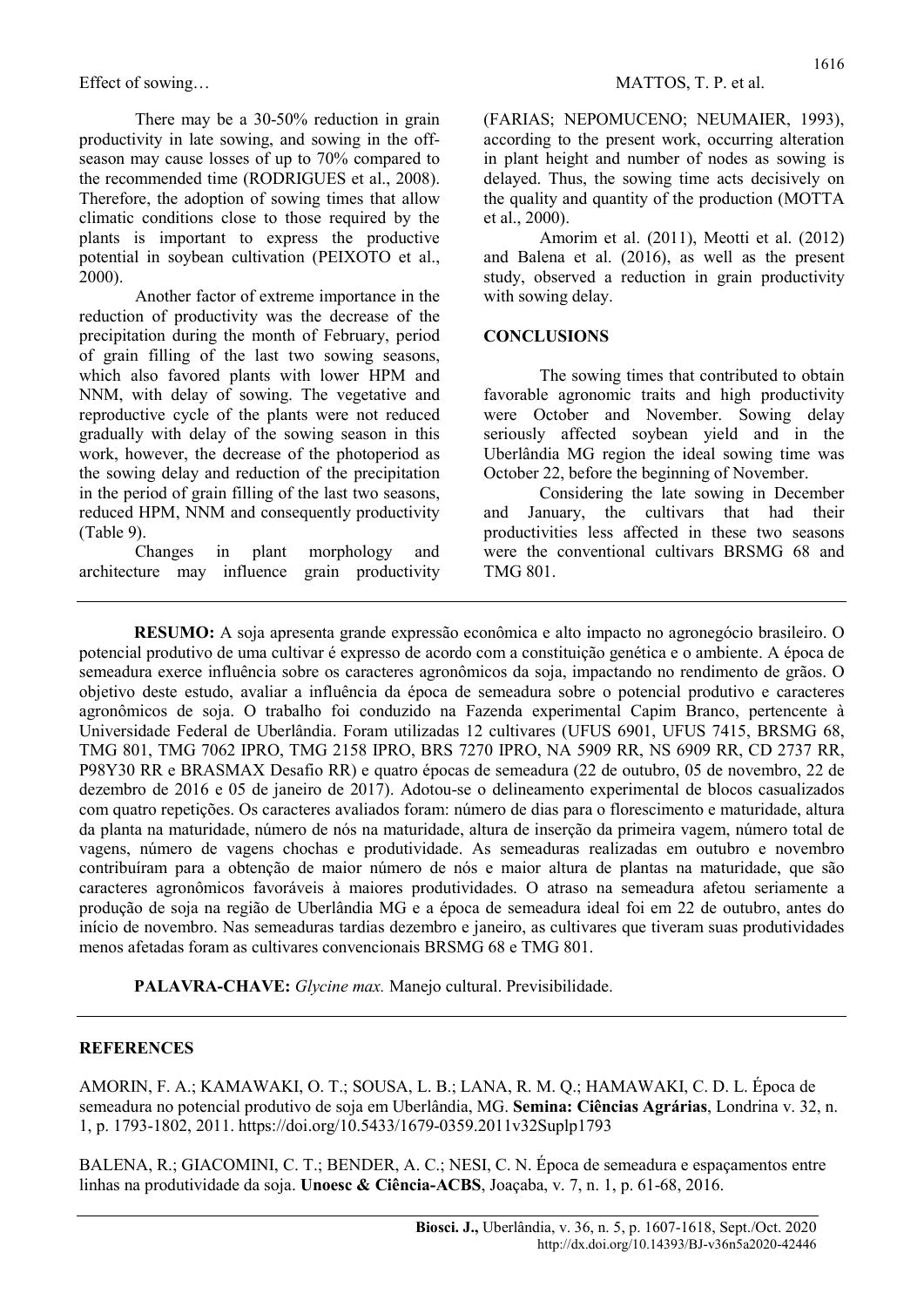BOARD, J. E.; HARVILLE, B. G.; A criterion for acceptance of narrow-row culture in soybean. Agronomy Journal, Madison, v. 86, n. 6, p. 1103-1106, November-December, 1994. https://doi.org/10.2134/agronj1994.00021962008600060033x

CÂMARA, G. M. de S.; HEIFFIG, L. S. Fisiologia, ambiente e rendimento da cultura da soja. In: CÂMARA.; G. M. S. (Ed.). Tecnologia da produção II. Piracicaba: Esalq/USP, 2000. 120 p.

CRUZ, C. D. Genes Software - extended and integrated with the R, Matlab and Selegen. Acta Scientiarum. Agronomy, v. 38, n. 4, p. 547-552, 2016. ttps://doi.org/10.4025/actasciagron.v38i3.32629

CRUZ, T. V.; PEIXOTO, C. P.; MARTINS, M. C.; PINTO, M. D. F. S. Componentes de produção de soja em diferentes épocas de semeadura no oeste da Bahia. Bioscience Journal, v. 26, n. 5, p. 709-716, 2010.

EMPRESA BRASILEIRA DE PESQUISA AGROPECUÁRIA - EMBRAPA. Tecnologias de produção de soja - região central do Brasil 2012 e 2013. Londrina: Embrapa Soja, 2011. 261 p. EMPRESA BRASILEIRA DE PESQUISA AGROPECUÁRIA - EMBRAPA. Tecnologias de produção de soja - região central do Brasil 2014. Londrina: Embrapa Soja, 2013. 266 p.

FARIAS, J. R. B.; NEPOMUCEMO, A. L.; NEUMAIER, N. Rendimento de genótipos semiprecoces de soja submetidos ou não a irrigação. Revista Brasileira de Fisiologia Vegetal, São Carlos, v. 5, n. 1, p. 57, 1993.

FARIAS, J. R. B.; NEPOMUCEMO, A. L.; NEUMAIER, N. Ecofisiologia da soja. Londrina: Embrapa Soja - Circular Técnica, 2007. 10 p.

FEHR, W. R.; CAVINESS, C. E. Stages of soybean development. Ames: Iowa State University of Science and Technology, 1977. 11 p.

GUIMARÃES, F. S.; REZENDE, P. M.; CASTRO, E. M.; CARVALHO, E. A.; ANDRADE, M. J. B.; CARVALHO, E. R. Cultivares de soja [Glycine max (L.) Merrill] para cultivo de verão na região de Lavras-MG. Ciência e Agrotecnologia, v. 32, n. 4, p. 1099-1106, 2008. https://doi.org/10.1590/S1413- 70542008000400010

HOFFMANN-CAMPO, C. B.; MOSCARDI, F.; CORRÊA-FERREIRA, B. S.; OLIVEIRA, L. J.; SOSA-GÓMEZ, D. R.; PANIZZI, A. R.; OLIVEIRA, E. B. Pragas da soja no Brasil e seu manejo integrado. Londrina: Embrapa soja - Circular Técnica, 2000. 70 p.

KANTOLIC, A. G.; SLAFER, G. A.; Development and seed number in indeterminate soybean as affected by timing and duration of exposure to long photoperiods after flowering. Annals of botany, v. 99, n. 5, p. 925-933, 2007. https://doi.org/10.1093/aob/mcm033

KÖPPEN, W. Climatologia: com um estúdio de los climas de la tierra. México: Fondo de Cultura Economica, 1948. 478p.

KUMAGAI, E.; SAMESHIMA, R. Genotypic differences in soybean yield responses to increasing temperature in a cool climate are related to maturity group. Agricultural and forest meteorology, v. 198, p. 265-272, 2014. https://doi.org/10.1016/j.agrformet.2014.08.016

LUDWIG, M. P.; DUTRA, L. M. C; LUCCA FILHO, O. A.; ZABOT, L.; UHRY, D.; LISBOA, J. I.; JAUER, A. Características morfológicas de cultivares de soja convencionais e Roundup ReadyTM em função da época e densidade de semeadura. Ciência Rural, v. 40, p. 759-767, 2010. https://doi.org/10.1590/S0103- 84782010000400003

MEOTTI, G. V.; BENIN, G.; SILVA, R. R.; BECHE, E.; MUNARO, L. B. Épocas de semeadura e desempenho agronômico de cultivares de soja. Pesquisa Agropecuária Brasileira, Brasília, DF, v. 47, n. 1, p. 14-21, 2012. https://doi.org/10.1590/S0100-204X2012000100003